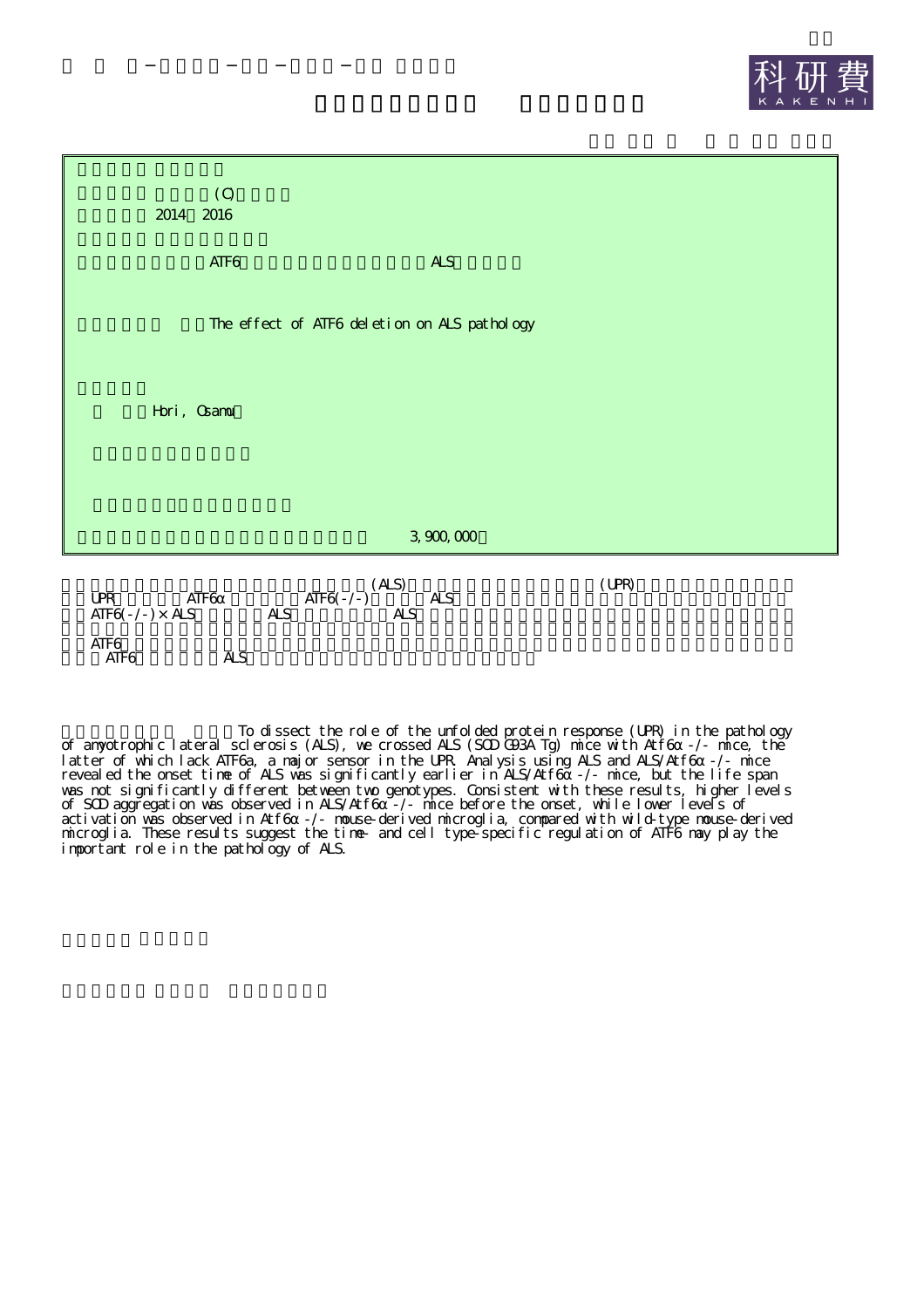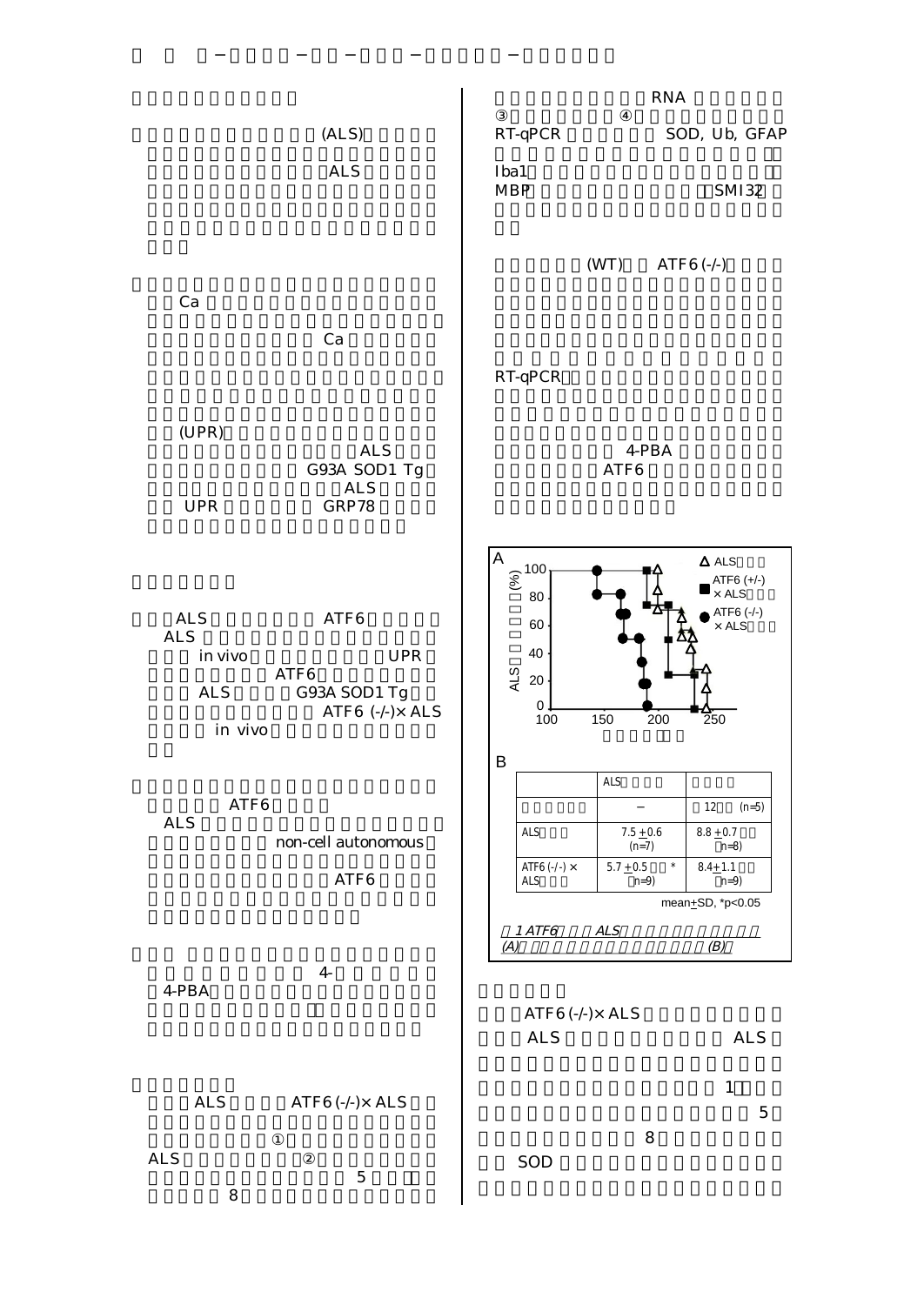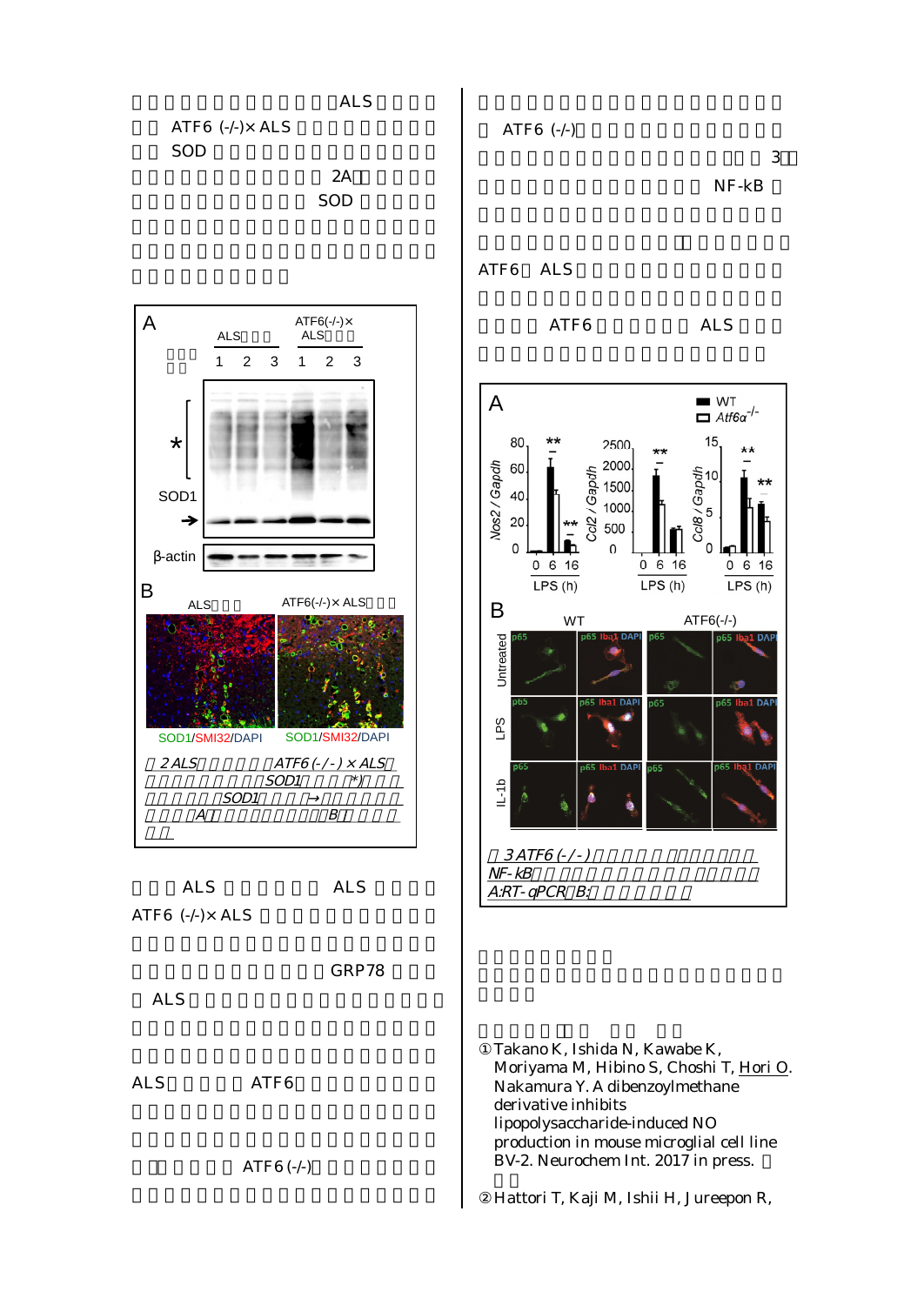Takarada-Iemata M, Minh Ta H, Manh Le T, Konno A, Hirai H, Shiraishi Y, Ozaki N, Yamamoto Y, Okamoto H, Yokoyama S, Higashida H, Kitao Y, Hori O. CD38 positively regulates postnatal development of astrocytes cell-autonomously and oligodendrocytes non-cell-autonomously. Glia. 2017 Mar 13. doi: 10.1002/glia.23139. Higashida H, Kamimura SY, Inoue T, Hori O, Islam MS, Lopatina O, Tsuji C. Cyclic ADP-ribose as an endogenous inhibitor of the mTOR pathway downstream of dopamine receptors in the mouse striatum. J Neural Transm (Vienna). 2016 Dec 26. doi:10.1007/s00702-016-1666-7. Ta HM, Le TM, Ishii H, Takarada-Iemata M, Hattori T, Hashida K, Yamamoto Y, Mori K, Takahashi R, Kitao Y, Hori O. Atf6α deficiency suppresses microglial activation and ameliorates pathology of experimental autoimmune encephalomyelitis. J Neurochem. 2016 Jun 22. doi: 10.1111/jnc.13714. Le TM, Hashida K, Ta HM, Takarada-Iemata M, Kokame K, Kitao Y, Hori O. Deletion of Herpud1 Enhances Heme Oxygenase-1 Expression in a Mouse Model of Parkinson's Disease. Parkinsons Dis. 2016;2016:6163934. doi: 10.1155/2016/6163934. Epub 2016 Feb 23. Kezuka D, Tkarada-Iemata M, Hattori T, Mori K, Takahashi R, Kitao Y, Hori O. Deletion of Atf6α enhances kainate-induced neuronal death in mice. Neurochem Int. 2016 Jan;92:67-74. Epub 2015 Dec 25. Kitao Y, Ageta-Ishihara N, Takahashi R, Kinoshita M, Hori O. Transgenic supplementation of SIRT1 fails to alleviate acute loss of nigrostriatal dopamine neurons and gliosis in a mouse model of MPTP-induced parkinsonism. F1000Res. 2015 May 27;4:130. Koyama Y, Hattori T, Nishida T, Hori O, Tohyama M. Alterations in dendrite and spine morphology of cortical pyramidal neurons in DISC1-binding zinc finger protein (DBZ) knockout mice. Front Neuroanat. 2015 Apr 30;9:52. Yoshikawa A, KamideT, Hashida K, Ta HM, Inahata Y, Takarada-Iemata M, Hattori T, Mori K, Takahashi R, Matsuyama T, Hayashi Y, Kitao Y, Hori O. Deletion of Atf6α impairs astroglial activation and enhances neuronal death after brain ischemia in mice. J

Neurochem. 2014. doi: 10.1111/jnc.12981

Hieda Y, Anraku M, Choshi T, Tomida H, Fujioka H, Hatae N, Hori O, Hirose J, Hibino S. Antioxidant effects of the highly-substituted carbazole alkaloids and their related carbazoles. Bioorg Med Chem Lett. 2014. 24(15):3530-3. doi: 10.1016/j.bmcl.2014.05.050. Lopatina O, Yoshihara T, Nishimura T, Zhong J, Akther S, Fakhrul AA, Liang M, Higashida C, Sumi K, Furuhara K, Inahata Y, Huang JJ, Koizumi K, Yokoyama S, Tsuji T, Petugina Y, Sumarokov A, Salmina AB, Hashida K, Kitao Y, Hori O, Asano M, Kitamura Y, Kozaka T, Shiba K, Zhong F, Xie MJ, Sato M, Ishihara K, Higashida H. Anxiety- and depression-like behavior in mice lacking the CD157/BST1 gene, a risk factor for Parkinson's disease. Front Behav Neurosci. 2014. 8:133. doi: 10.3389/fnbeh.2014.00133. Takarada-Iemata M, Kezuka D, Takeichi T, Ikawa M, Hattori T, Kitao Y, Hori O. Deletion of N-myc downstream-regulated gene 2 attenuates reactive astrogliosis and inflammatory response in a mouse model of cortical stab injury. J Neurochem. 2014. 130(3):374-87. doi: 10.1111/jnc.12729.

Gunjima K, Tomiyama R, Takakura K, Yamada T, Hashida K, Nakamura Y, Konishi T, Matsugo S, Hori O. 3,4-dihydroxybenzalacetone protects against Parkinson's disease-related neurotoxin 6-OHDA through Akt/Nrf2/glutathione pathway. J Cell Biochem. 2014. 115(1):151-60. doi: 10.1002/jcb.24643.

122

## 2017 3 28 3 30

Roboon Jureepon, Tsuyoshi Hattori, Osamu Hori: A role of CD38 in Cuprizone-induced Demyelination 122

2017 3 28 3 30

Le Manh Thuong, Ta Minh Heu, Grammu Hori Deletion of Herp Enhances Heme Oxygenase-1 Expression in a Muuse Model of Parkinson's Disease 122

3 28 3 30

2017